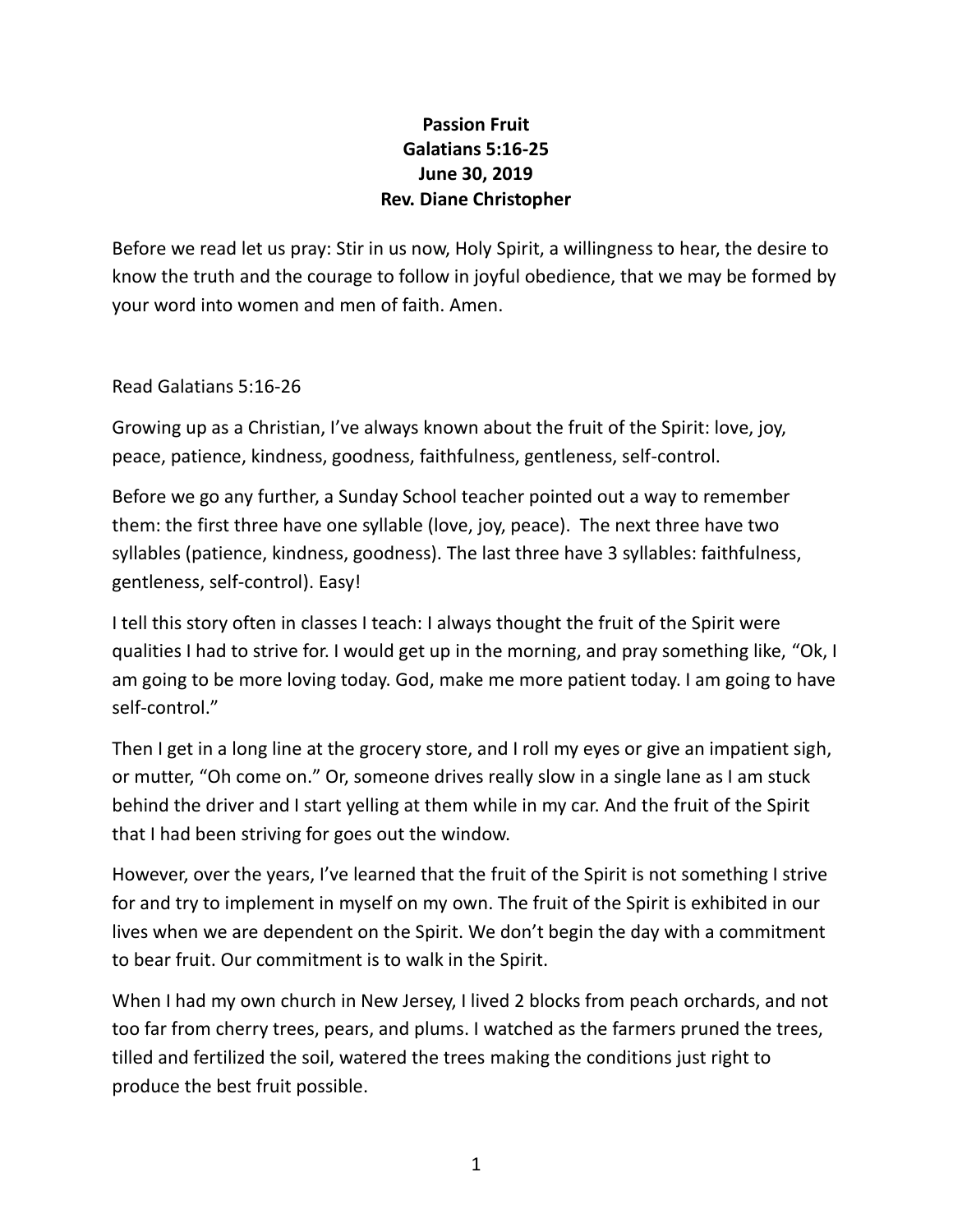The farmers do not cause the fruit to grow. Instead, they make the conditions right to give the fruit the opportunity to grow. The trees responded by producing the most delicious peaches I've ever tasted. Oh, I was in heaven every summer.

It is the same with the fruit of the Spirit. We cannot force love, joy, peace, patience, kindness, goodness, faithfulness, gentleness and self-control to grow within us. We are merely the bearers of that fruit. What we need to do is to make the conditions right that allow this fruit to mature in our lives. This happens when we learn to walk in the Spirit.

In the movie *Evan Almighty* (2007), God calls newly elected congressman Evan Baxter (played by Steve Carell) to build an ark in his suburban neighborhood. When Evan's wife Joan (Lauren Graham) becomes understandably confused and shaken by the odd behavior of her husband, she decides to take some time away to sort it out.

On her way out of town, she and their children stop at a restaurant where God (Morgan Freeman) serves as their waiter. When the children are away from the table, the waiter/God engages Joan in conversation. He has noticed that she is troubled and asks if she is okay. She tells him about her husband and his ark, and asks for advice.

The waiter/God offers this beautiful thought. "If someone prays for patience, do you think God gives them patience? Or does he give them the *opportunity* to be patient?"

The waiter continues, "If someone asked for their family to be closer," which is Joan's prayer throughout the movie, "do you think God zaps them with warm, fuzzy feelings? Or does he give them opportunities to love each other?"

While we would like the fruit of the Spirit to suddenly and miraculously appear in our lives, and all of a sudden we are loving and joyful and patient, it doesn't work that way. To borrow the phrasing of the movie, these fruits aren't zapped into our lives. Rather, we are given the opportunity to allow them to grow within us. And we participate in the process by worshiping, scripture reading, prayer. When we do this, we make room for God to do wonderful work within us.

For you see, the Fruit of the Spirit are characteristics of God. God has demonstrated to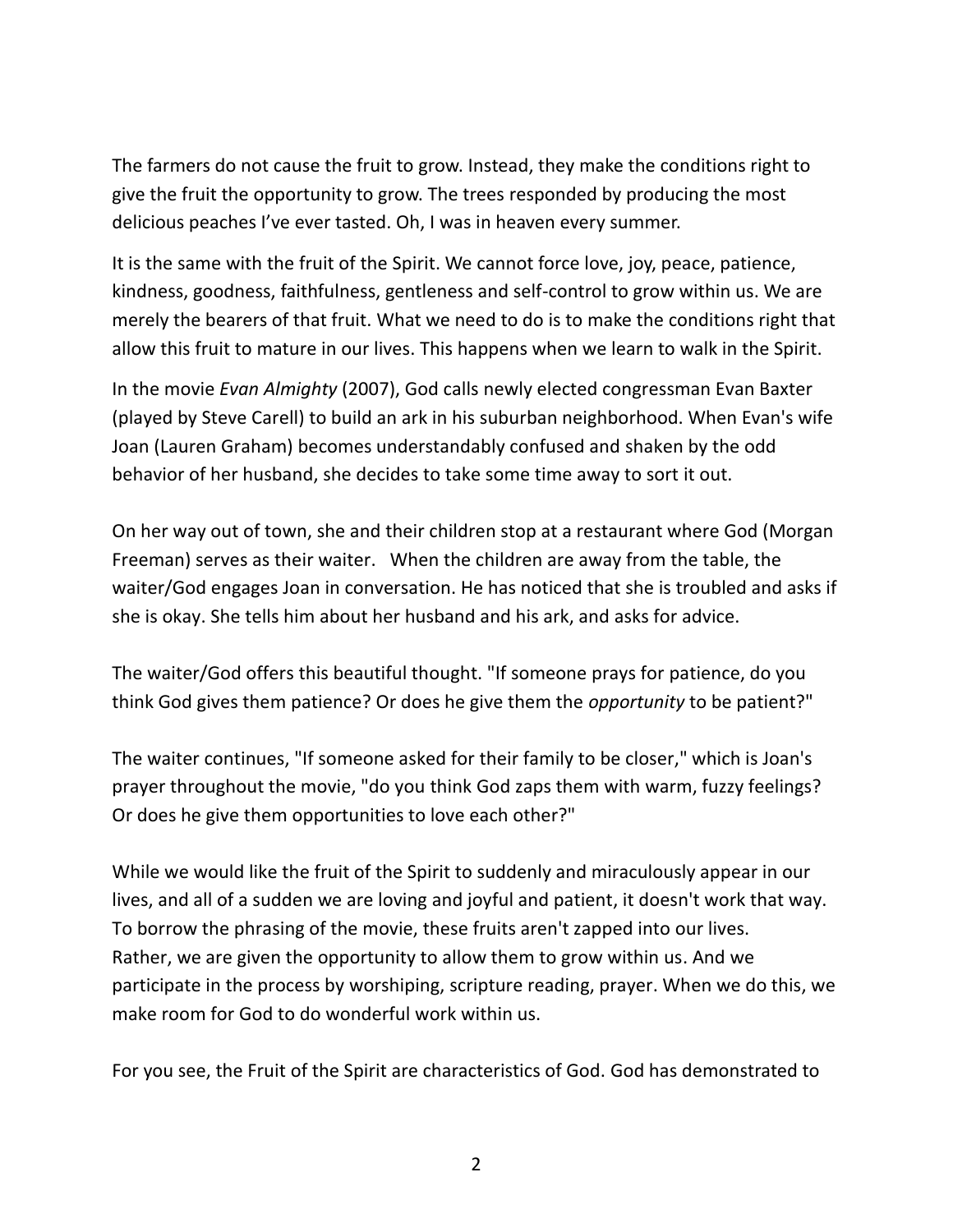us love, joy, peace, patience, kindness, goodness, faithfulness, gentleness, self-control. As we spend time with God, we experience these characteristics of God towards us.

Love: "For God so loved the world that God gave His only son." John 3:16

Joy: "Jesus said, "I have said these things to you so that my joy may be in you and that your joy may be complete" (John 15:11).

Peace: Jesus said, "Peace I leave with you; my peace I give to you" (John 14:27)

Patience: The Lord is not slow to fulfill his promise as some count slowness, but is patient toward you… 2 Peter 3:9

Kindness: so that in the ages to come He might show the surpassing riches of His grace in kindness toward us in Christ Jesus. Ephesians 2:7

Goodness: "Taste and see that the LORD is good; Psalm 34:8

Faithfulness: If we are faithless, he remains faithful— for he cannot deny himself. 2 Timothy 2:13

Gentleness: Jesus said, " Take my yoke upon you, and learn from me, for I am gentle and lowly in heart, and you will find rest for your souls. Matthew 11:29

Self-Control The LORD is slow to anger and abounding in steadfast love, Numbers 14:18

The fruit of the Spirit are characteristics of God demonstrated towards us. As we stay connected to God, these qualities or fruit begin to develop within us. Sort of like couples that begin to become more like each other as they spend time together. As the fruit of the Spirit becomes deeply embedded in us, we begin to treat others with this fruit, and the result is a Christ-like character that endures the tough stuff of life.

(the following Christ-like behaviors come from J. I. Packer)

Love.

Love is the Christ-like reaction to people's malice.

Didn't Jesus demonstrate love on the cross? Love your neighbor as yourself, he said. Love your enemies. Pray for those who persecute you. The fruit of the Spirit enables you to do this when circumstances and relationships take a turn for the worse.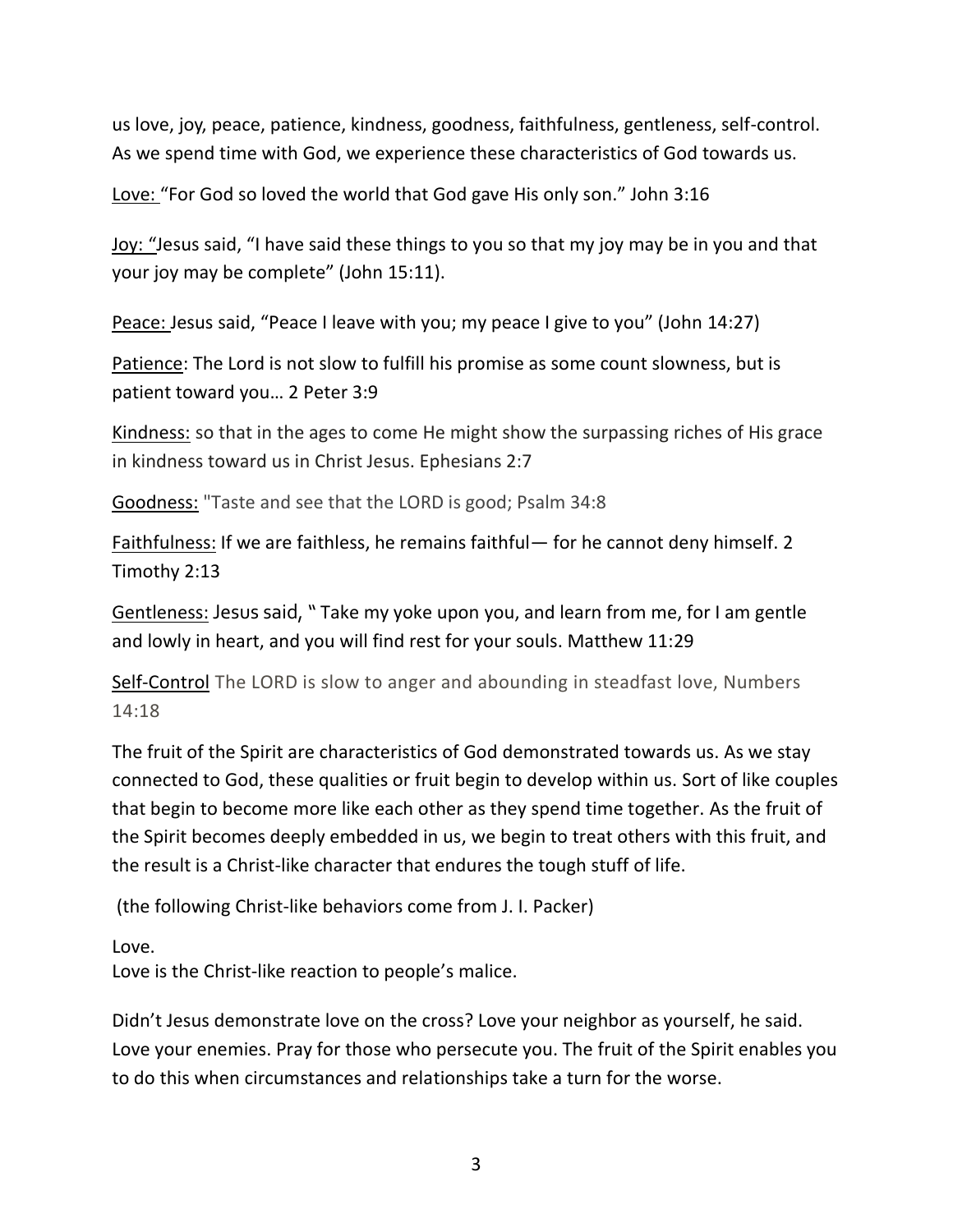Joy.

Joy is the Christ-like reaction to depressing circumstances.

A couple of weeks ago, I spoke about the Jewish people coming together to rebuild the wall around Jerusalem after it had been in ruins for 100 years. As it lay in ruins, it took an emotional and physical toll on the people. Some were in despair. But as Nehemiah, their leader, coordinated the people to work on the wall, he said to them, "Don't be dejected and sad, for the joy of the Lord is your strength."

Peace.

Peace is the Christ-like reaction to troubles, threats and anxiety.

We often think of peace as the absence of conflict. But the Biblical idea of peace is simply not the absence of conflict but also includes the presence of harmony. It is not just ceasefire, but also community. It means breaking down the walls and facing the hostility for the sake of reconciliation….which I will remind you is our church mission statement….To make Christ known through reconciliation. Reconciliation is included in the fruit of the Holy Spirit. So may this church demonstrate the fruit of the Spirit.

Patience.

Patience is the Christ-like reaction to all that is maddening.

I hate to tell you this, but we can't develop patience in any other way than by waiting. Patience reminds us that we can't make anything happen on our own. Sometimes we just sit and wait. Patience is a willingness to let others and circumstances work and move at their own pace. We as a church are learning patience as we wait for a new pastor.

Kindness.

Kindness is the Christ-like reaction to all that are unkind.

People are often unkind because they themselves are hurting. To act kindly is to build them up and care for them. Kindness communicates, *I see you. I see your pain. And I believe that you are worthy of love.* It's a gift we give to others and a gift we're meant to receive from others as well.

Goodness.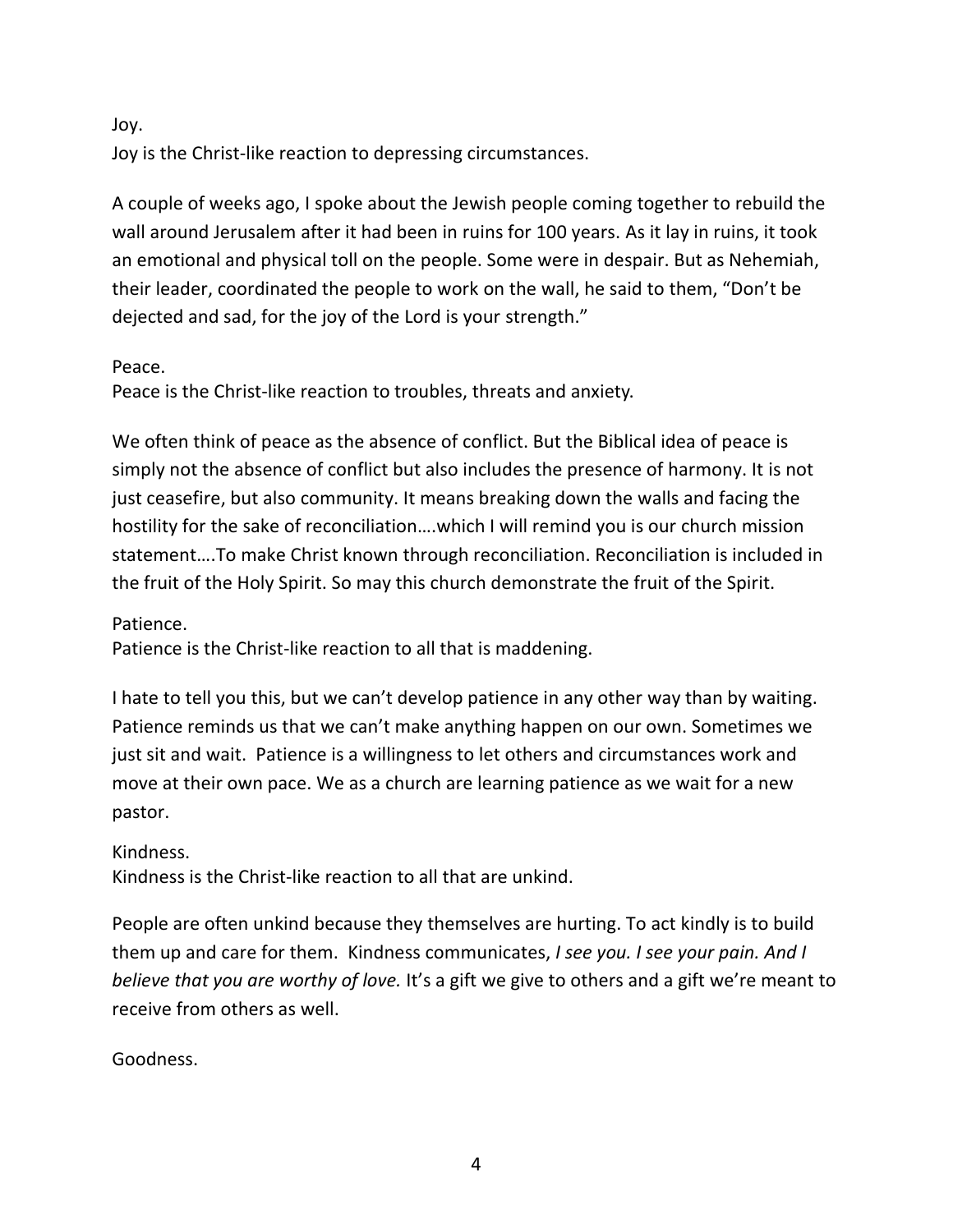Goodness is the Christ-like reaction to bad people and bad behavior.

When God created the heavens and the earth and humanity, God said, "It is good," seven times —a number that alludes to completeness or perfection throughout biblical literature.

Goodness means participating with God in the kingdom work of calling everything back to good. Goodness whispers into the lives of friend, stranger, or enemy alike: "You are fearfully and wonderfully made" (Psalm 139:14). We practice these whispers of goodness in day-to-day life.

Faithfulness and gentleness.

Faithfulness and gentleness are the Christ-like reactions to lies and fury.

We need to remember that our Savior's own faithfulness did not look like success but rather death on a cross.

Gentleness: When Jesus entered into Jerusalem during Passover, the scripture passage says: "See, your king comes to you, gentle and riding on a donkey..."

The word used to describe the most powerful figure Jerusalem has ever known is . . . gentleness…and faithfulness, even as he faced lies and fury.

Self-control.

Self-control is the Christ-like reaction to every situation that goads you to lose your cool and hit out.

It's called restraint. It's knowing how to wait before speaking, how to manage emotions, to set boundaries as Christ did.

Every morning as I get in the car to head to church, I say this prayer:

Heavenly Father, I pray this day I may live in your presence and please you more and more.

Lord Jesus Christ, I pray this day I may take up my cross and follow you.